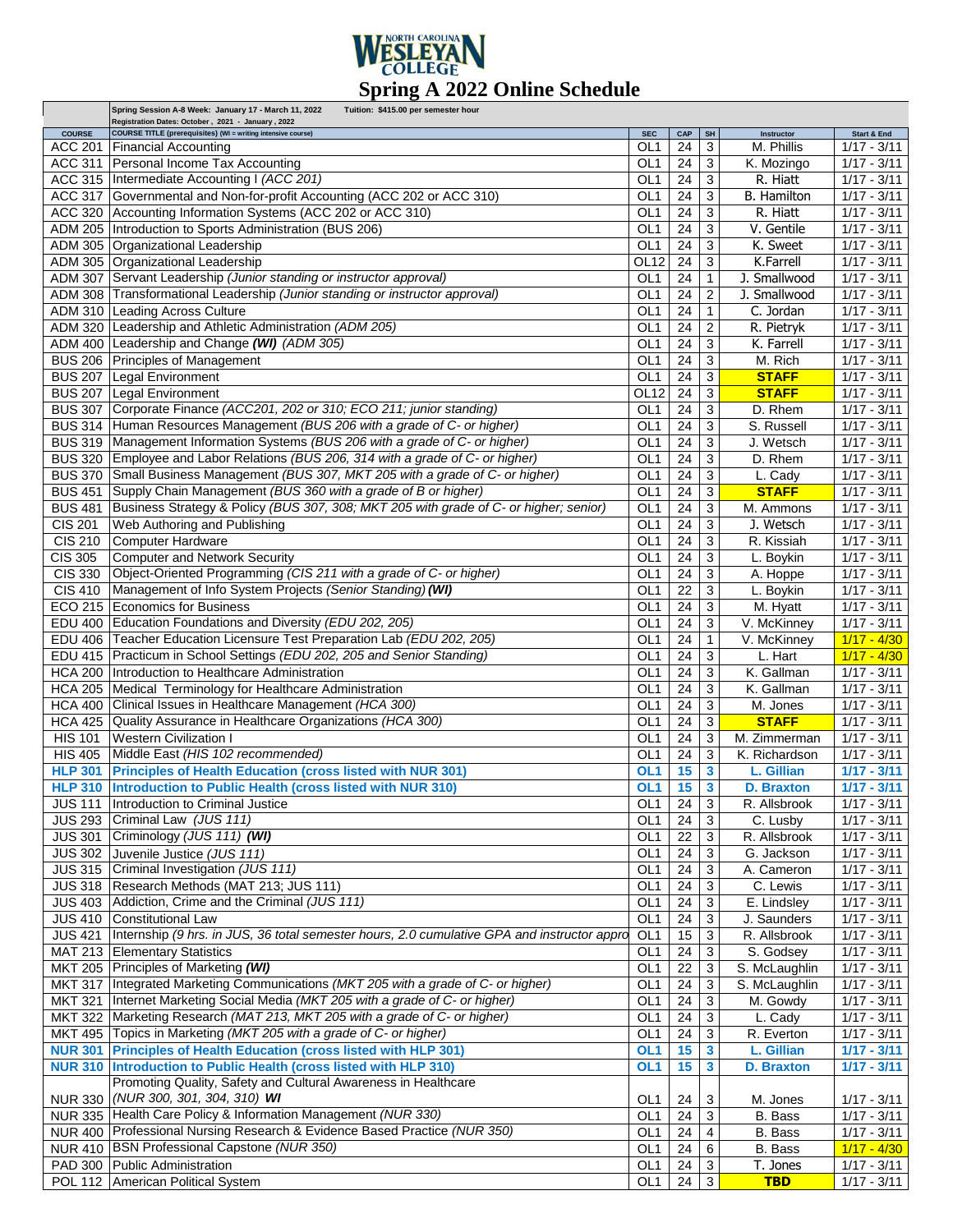|                | POL 313 Comparative Politics                            | OL <sub>1</sub> | 24 |    | Y. Kim         | $1/17 - 3/11$ |
|----------------|---------------------------------------------------------|-----------------|----|----|----------------|---------------|
|                | PSY 111 Introduction to Psychology                      | OL <sub>1</sub> | 17 | 3. | <b>TBD</b>     | $1/17 - 3/11$ |
|                | PSY 201 Psychological Development in Childhood (PSY 11) | OL <sub>1</sub> | 17 |    | F. Sanborn     | $1/17 - 3/11$ |
| <b>REL 101</b> | Introduction to Religion                                | OL <sub>1</sub> | 22 |    | A. Stern       | $1/17 - 3/11$ |
| <b>REL 101</b> | Introduction to Religion                                | OL <sub>1</sub> | 22 |    | Shane Thompson | $1/17 - 3/11$ |
|                | SOC 101 Principles of Sociology                         | OL <sub>1</sub> | 24 |    | L. McManus     | $1/17 - 3/11$ |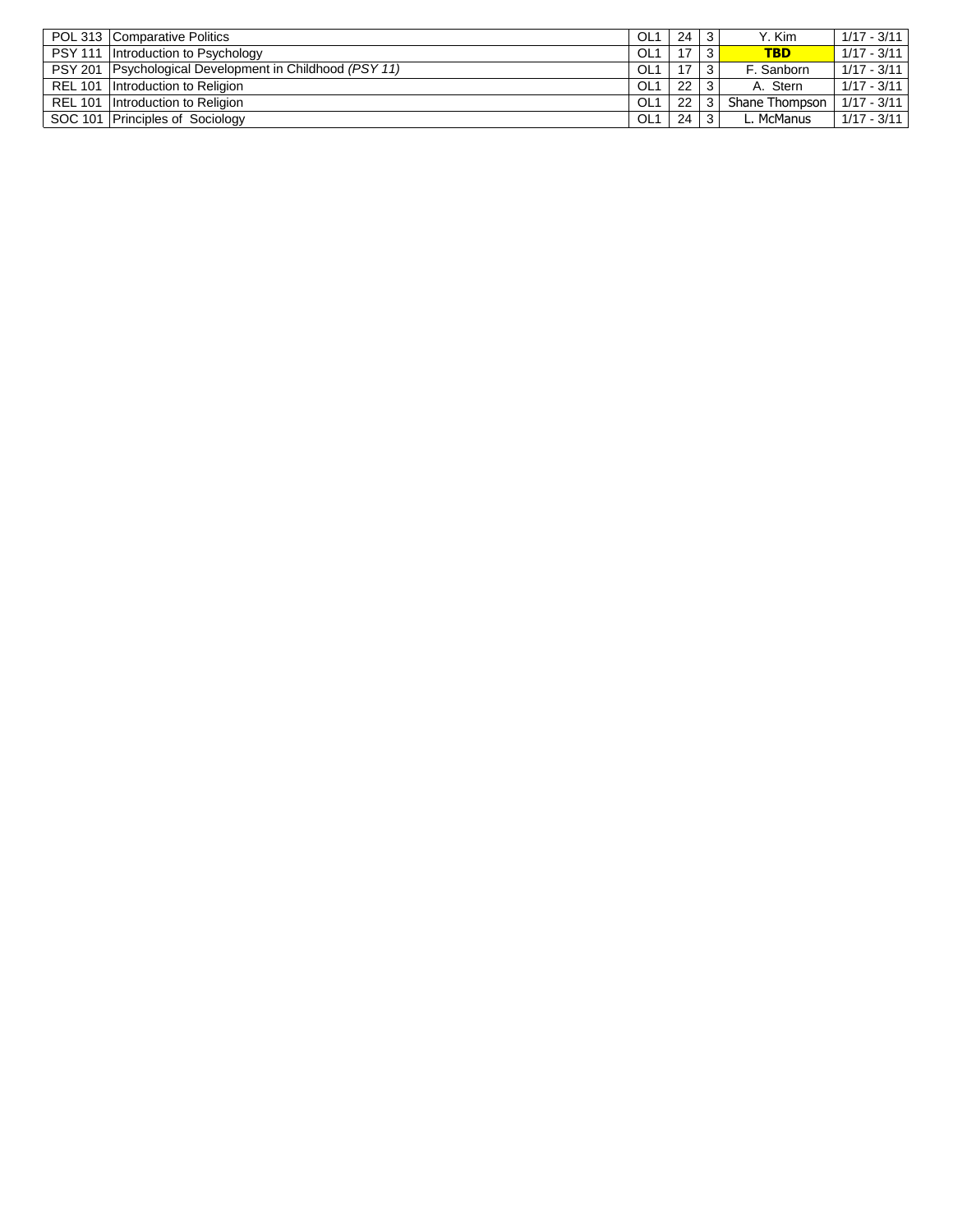## **Spring B 2022 Online Schedule**

|                | Spring Session B-8 Week: March 14 - May 6, 2022<br>Tuition: \$415.00 per semester hour      |                 |                   |              |                        |                     |
|----------------|---------------------------------------------------------------------------------------------|-----------------|-------------------|--------------|------------------------|---------------------|
|                | Registration Dates: Open: October, 2021 - March, 2022                                       |                 |                   |              |                        |                     |
| <b>COURSE</b>  | COURSE TITLE (prerequisites) (WI = writing intensive course)                                | <b>SEC</b>      | CAP               | $\vert$ SH   | Instructor             | Start & End         |
|                | ACC 200 Fundamental Accounting                                                              | OL <sub>2</sub> | 24                | 3            | <b>B.</b> Hamilton     | $3/14 - 5/6$        |
|                | ACC 202 Managerial Accounting (ACC 201)                                                     | OL2             | 24                | 3            | K. Mozingo             | $3/14 - 5/6$        |
|                | ACC 316 Intermediate Accounting II (ACC 315)                                                | OL <sub>2</sub> | 24                | 3            | R. Hiatt               | $3/14 - 5/6$        |
|                | ACC 410 Auditing (ACC 316)                                                                  | OL <sub>2</sub> | 24                | 3            | K. Mozingo             | $3/14 - 5/6$        |
|                |                                                                                             |                 |                   |              |                        |                     |
|                | ACC 411 Advanced Accounting Topics (ACC 316)                                                | OL <sub>2</sub> | 24                | 3            | R. Hiatt               | $3/14 - 5/6$        |
|                | ACC 482 Senior Seminar (Senior standing) (WI)                                               | OL <sub>2</sub> | 22                | 3            | W. Achilles            | $3/14 - 5/6$        |
|                | ADM 335 Organization and Sport (ADM 205)                                                    | OL <sub>2</sub> | 24                | 3            | <b>STAFF</b>           | $3/14 - 5/6$        |
|                | ADM 400 Leadership & Change (WI) (ADM 305)                                                  | OL2             | 22                | 3            | J. Smallwood           | $3/14 - 5/6$        |
|                |                                                                                             |                 |                   |              |                        |                     |
|                | ADM 405 Strategic Leadership (WI) (ADM 305, 400 or approval)                                | OL2             | 22                | 3            | K. Farrell             | $3/14 - 5/6$        |
|                | ADM 405 Strategic Leadership (WI) (ADM 305, 400 or approval)                                | OL21            | 22                | 3            | J. Smallwood           | $3/14 - 5/6$        |
|                | ADM 481 Senior Seminar in Org Adm (Senior Standing)                                         | OL <sub>2</sub> | 24                | 3            | K. Farrell             | $3/14 - 5/6$        |
| <b>BIO 101</b> | Life Science                                                                                | OL <sub>2</sub> | 20                | 3            | D. Elias               | $3/14 - 5/6$        |
|                |                                                                                             |                 |                   |              |                        |                     |
|                | BUS 206 Principle of Management                                                             | OL <sub>2</sub> | 24                | 3            | J. Smallwood           | $3/14 - 5/6$        |
|                | BUS 206 Principle of Management                                                             | OL <sub>2</sub> | 24                | 3            | M. Rich                | $3/14 - 5/6$        |
|                | BUS 207 Legal Environment                                                                   | OL <sub>2</sub> | 24                | 3            | <b>STAFF</b>           | $3/14 - 5/6$        |
|                | BUS 215   International Business                                                            | OL <sub>2</sub> | 24                | 3            | M. Ammons              | $3/14 - 5/6$        |
|                |                                                                                             |                 |                   |              |                        |                     |
|                | <b>BUS 215  International Business</b>                                                      | <b>OL21</b>     | 24                | 3            | D. Rhem                | $3/14 - 5/6$        |
|                | BUS 308 Organizational Behavior (WI) (BUS 206 with a grade of C- or higher)                 | OL <sub>2</sub> | $\overline{22}$   | 3            | K. Sweet               | $3/14 - 5/6$        |
|                | BUS 308 Organizational Behavior (WI) (BUS 206 with a grade of C- or higher)                 | OL21            | 22                | 3            | S. Russell             | $3/14 - 5/6$        |
|                | BUS 318 Employee Training & Development (BUS 206, 314 with a grade of C- or higher)         | OL <sub>2</sub> | 22                | 3            | T. Kinsey              | $3/14 - 5/6$        |
|                |                                                                                             |                 |                   |              |                        |                     |
|                | BUS 350 Operations Mgmt. (ACC 201, 202 or 310; MAT 213)                                     | OL <sub>2</sub> | 24                | 3            | M. Townsend            | $3/14 - 5/6$        |
|                | BUS 416 Human Resources Strategy (BUS 206, 314 with a grade of C- or higher)                | OL <sub>2</sub> | 24                | 3            | D. Rhem                | $3/14 - 5/6$        |
|                | BUS 443 Entrepreneurial Finance (BUS 307; MAT 213)                                          | OL <sub>2</sub> | 24                | 3            | L. Brown               | $3/14 - 5/6$        |
|                | BUS 455 Contemporary Logistics (BUS 360 with a grade of C- or higher)                       | OL <sub>2</sub> | 24                | 3            | <b>STAFF</b>           | $3/14 - 5/6$        |
|                |                                                                                             |                 |                   |              |                        |                     |
|                | BUS 482 Business Administration Capstone (BUS 481) WI                                       | OL <sub>2</sub> | 24                | 3            | M. Ammons              | $3/14 - 5/6$        |
| <b>CIS 211</b> | <b>Programming Structures</b>                                                               | OL <sub>2</sub> | 24                | 3            | L. Boykin              | $3/14 - 5/6$        |
| <b>CIS 307</b> | Computer Forensics                                                                          | OL2             | 24                | 3            | L. Boykin              | $3/14 - 5/6$        |
|                |                                                                                             | OL <sub>2</sub> | 24                | 3            |                        |                     |
| <b>CIS 310</b> | <b>Computer Software</b>                                                                    |                 |                   |              | A. Hoppe               | $3/14 - 5/6$        |
| <b>CIS 335</b> | Object - Oriented Programming Using Java (CIS 211 with a grade of C- or higher)             | OL <sub>2</sub> | 24                | 3            | A. Hoppe               | $3/14 - 5/6$        |
| <b>CIS 455</b> | System Project (CIS 410 with a grade of C- or higher)                                       | OL <sub>2</sub> | 24                | 3            | T. Ruffin              | $3/14 - 5/6$        |
|                | ECO 212 Principles of Economics II                                                          | OL <sub>2</sub> | 24                | 3            | A. Davis               | $3/14 - 5/6$        |
| <b>EDU 321</b> | Curriculum in Elementary Education (EDU 202, 205)                                           | OL <sub>2</sub> | 24                | 3            | V. McKinney            | $3/14 - 5/6$        |
|                |                                                                                             |                 |                   |              |                        |                     |
|                | ERS 141 Physical Geology                                                                    | OL <sub>2</sub> | 20                | 3            | J. Criswell            | $3/14 - 5/6$        |
|                | ERS 142 Physical Geology Lab                                                                | OL <sub>2</sub> | 20                | $\mathbf{1}$ | J. Criswell            | $3/14 - 5/6$        |
|                | EXS 301 Personal and Community Health                                                       | OL <sub>2</sub> | 24                | 3            | S. Crowley             | $3/14 - 5/6$        |
|                |                                                                                             | OL <sub>2</sub> | 24                | 3            |                        |                     |
|                | GEO 101 World Geography                                                                     |                 |                   |              | J. Burke               | $3/14 - 5/6$        |
|                | HCA 300 Legal and Ethical Issues in Healthcare (HCA 200) (Cross-listed with NUR 300)        | OL <sub>2</sub> | 15                | 3            | <b>C. Ostheim</b>      | $3/14 - 5/6$        |
|                | HCA 325 Professional Writing for Healthcare Administration (HCA 200, 205)                   | OL <sub>2</sub> | 24                | 3            | K. Gallman             | $3/14 - 5/6$        |
|                | HCA 350 Healthcare Informatics (HCA 200)                                                    | OL <sub>2</sub> | 24                | 3            | S. Bryant              | $\sqrt{3}/14 - 5/6$ |
|                | HCA 482 Healthcare Administration Capstone (HCA 200, 205, 300; HLP 320)                     | OL <sub>2</sub> | 24                |              |                        |                     |
|                |                                                                                             |                 |                   | 3            | S. Bryant              | $3/14 - 5/6$        |
|                | HIS 102 Western Civilization II                                                             | OL2             | $24 \overline{3}$ |              | M. Zimmerman           | $3/14 - 5/6$        |
|                | HIS 112   The US Since 1865                                                                 | OL <sub>2</sub> | 24                | 3            | K. Richardson          | $\sqrt{3}/14 - 5/6$ |
| <b>HIS 360</b> | Twentieth Century Europe (HIS 102 recommended) (WI)                                         | OL <sub>2</sub> | 22                | 3            | R. Kennedy             | $3/14 - 5/6$        |
|                | HLP 304 Epidemiology for Healthcare Providers (cross-listed with NUR 304)                   | OL <sub>2</sub> |                   |              | <b>K. Taylor Evans</b> |                     |
|                |                                                                                             |                 | 15                | $\mathbf{3}$ |                        | $3/14 - 5/6$        |
| <b>JUS 111</b> | Introduction to Criminal Justice                                                            | OL <sub>2</sub> | 24                | 3            | J. Wood                | $3/14 - 5/6$        |
|                | JUS 206 Judicial Process (JUS 111)                                                          | OL <sub>2</sub> | 24                | 3            | T. Hudgins             | $3/14 - 5/6$        |
|                | JUS 294 Correctional Institutions (JUS 111)                                                 | OL <sub>2</sub> | 24                | 3            | E. Lindsley            | $3/14 - 5/6$        |
|                |                                                                                             |                 |                   |              |                        |                     |
|                | JUS 300 Victimology (JUS 111) (WI)                                                          | OL <sub>2</sub> | 24                | 3            | S. Freeman             | $3/14 - 5/6$        |
|                | JUS 310 Reporting for Criminal Justice Professionals (ENG 112, JUS 111)                     | OL <sub>2</sub> | 24                | 3            | R. Smith               | $3/14 - 5/6$        |
|                | JUS 312 Cybercrime (JUS 111)                                                                | OL <sub>2</sub> | 24                | 3            | C. Lewis               | $3/14 - 5/6$        |
|                | JUS 415 Mental Health Law                                                                   | OL2             | 24                | 3            | C. Lushy               | $3/14 - 5/6$        |
|                |                                                                                             |                 |                   |              |                        |                     |
| <b>JUS 421</b> | Internship (9 hrs. in JUS, 36 total semester hours, 2.0 cumulative GPA and instructor appro | OL <sub>2</sub> | 15                | 3            | R. Allsbrook           | $3/14 - 5/6$        |
| <b>JUS 429</b> | Terrorism (JUS 111)                                                                         | OL <sub>2</sub> | 15                | 3            | T. Evans               | $3/14 - 5/6$        |
|                | JUS 499 Senior Seminar (Senior Standing) (JUS 111)(WI)                                      | OL <sub>2</sub> | 20                | 3            | G. Marsal              | $3/14 - 5/6$        |
|                | MAT 213 Elementary Statistics                                                               | OL <sub>2</sub> | 22                | 3            | S. Godsey              | $3/14 - 5/6$        |
|                |                                                                                             |                 |                   |              |                        |                     |
|                | MKT 318 Consumer Behavior (MKT 205 with a grade of C- or higher)                            | OL <sub>2</sub> | 24                | 3            | S. McLaughlin          | $3/14 - 5/6$        |
|                | MKT 319 Retailing (MKT 205 with a grade of C- or higher)                                    | OL <sub>2</sub> | 24                | 3            | R. Everton             | $3/14 - 5/6$        |
|                | MKT 320 Services Marketing (MKT 205 with a grade of C- or higher)                           | OL <sub>2</sub> | 24                | 3            | R. Everton             | $3/14 - 5/6$        |
|                | MKT 482 Marketing Capstone (BUS 308, MKT 322 & Senior Standing) (WI)                        | OL <sub>2</sub> | 22                | 3            | S. McLaughlin          | $3/14 - 5/6$        |
|                |                                                                                             |                 |                   |              |                        |                     |
| <b>NUR 300</b> | Legal and Ethical Issues in Healthcare (HCA 200) (Cross-listed with HCA 300)                | OL <sub>2</sub> | 15                | 3            | <b>C. Ostheim</b>      | $3/14 - 5/6$        |
|                | NUR 304 Epidemiology for Healthcare Providers (cross-listed with HLP 304)                   | OL <sub>2</sub> | 15                | 3            | <b>K. Taylor Evans</b> | $3/14 - 5/6$        |
|                | NUR 345 Transition to Professional Baccalaureate Nursing Practice (NUR 335)                 | OL <sub>2</sub> | 22                | 3            | L. Gillian             | $3/14 - 5/6$        |
|                | NUR 350   Nursing Leadership, Management & Finance (NUR 345)                                | OL <sub>2</sub> | 22                | 3            | B. Bass                | $3/14 - 5/6$        |
|                |                                                                                             |                 |                   |              |                        |                     |
|                | PAD 305 Budgeting & Planning for Pub Adminstration                                          | OL <sub>2</sub> | 24                | 3            | T. Jones               | $3/14 - 5/6$        |
|                | POL 200   Intro to Political Science                                                        | OL <sub>2</sub> | 24                | $\mathsf 3$  | J. Milojevich          | $3/14 - 5/6$        |
|                | POL 411 Political Pscyhology (POL 112, POL 308 or PSY 226)                                  | OL <sub>2</sub> | 17                | $\mathbf{3}$ | J. Kelly               | $3/14 - 5/6$        |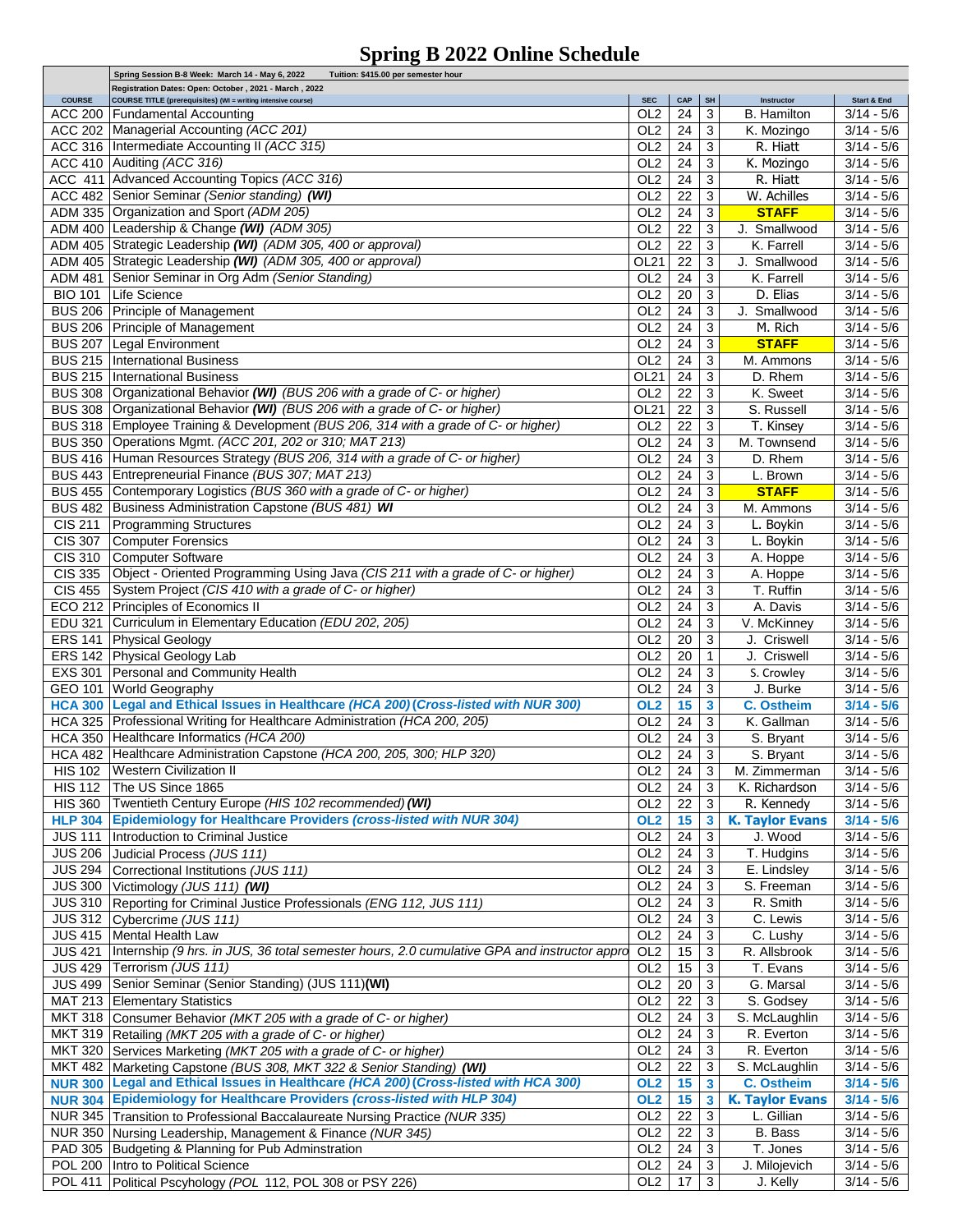| <b>PSY 302</b> | Abnormal Psychology (PSY 111)                     | OL <sub>2</sub>  | 17         | ີ  | <b>STAFF</b> | $3/14 - 5/6$ |
|----------------|---------------------------------------------------|------------------|------------|----|--------------|--------------|
|                | REL 342 Professional and Business Ethics          | OL <sub>2</sub>  | $22 \cdot$ | -3 | A. Stern     | $3/14 - 5/6$ |
|                | REL 342 Professional and Business Ethics          | OL <sub>21</sub> | 22         |    | J. Grimes    | $3/14 - 5/6$ |
|                | SOC 400 Sociology of the Workplace (SOC 101) (WI) | OL <sub>2</sub>  | 24         | -3 | L. McManus   | $3/14 - 5/6$ |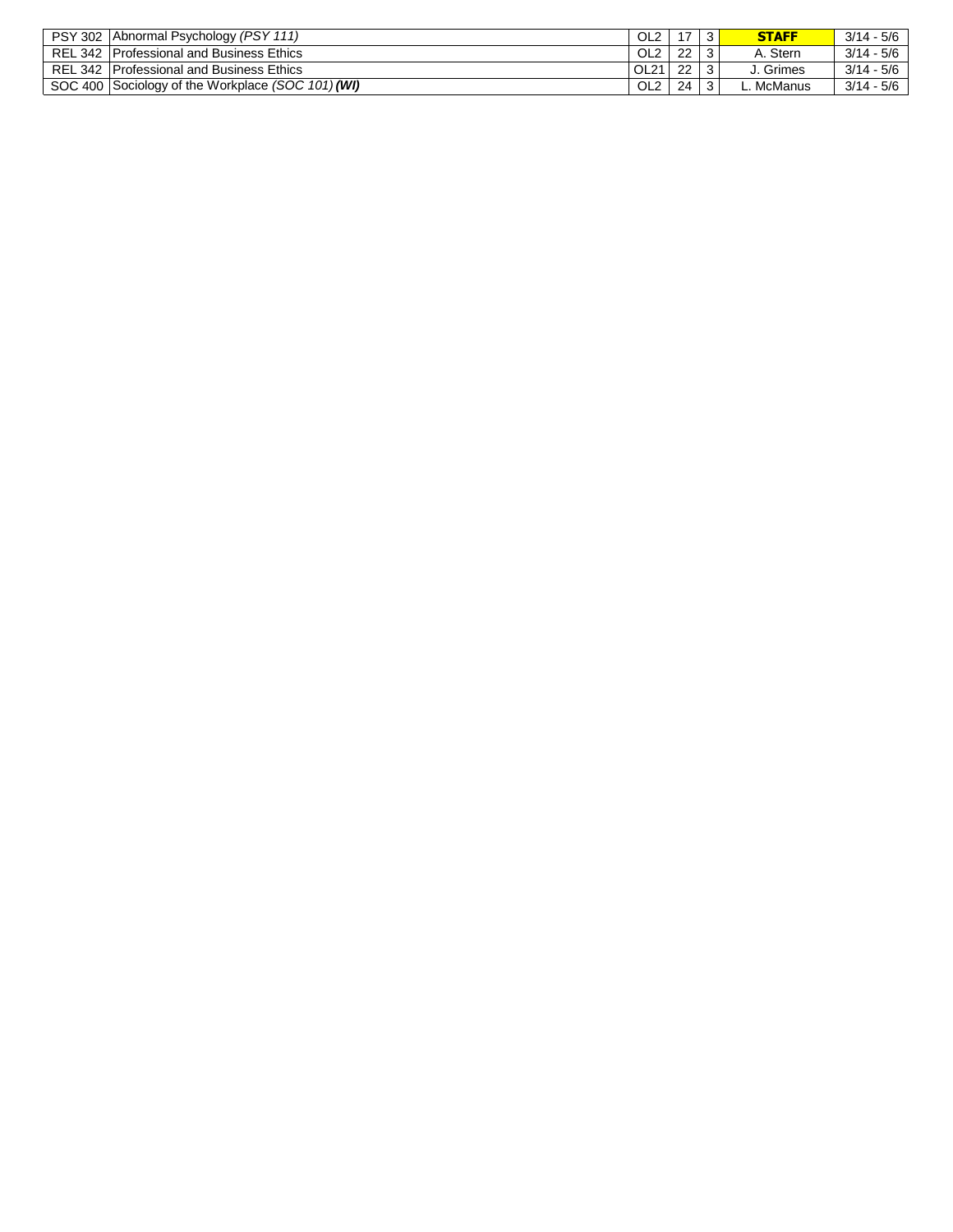## **Summer I 2022 Online Schedule**

|                                 | Summer Session I May 16 - July 1, 2022<br>Tuition: \$415.00 per semester hour                                   |                               |                  |                |                           |                                    |
|---------------------------------|-----------------------------------------------------------------------------------------------------------------|-------------------------------|------------------|----------------|---------------------------|------------------------------------|
|                                 | Registration Dates: October, 2021 - April, 2022<br>COURSE TITLE (prerequisites) (WI = writing intensive course) |                               |                  |                |                           | <b>Start &amp; End</b>             |
| <b>COURSE</b><br><b>ACC 201</b> |                                                                                                                 | <b>SEC</b><br>OL <sub>1</sub> | <b>CAP</b><br>24 | SH<br>3        | Instructor<br>W. Achilles | $5/16 - 7/1$                       |
|                                 | <b>Financial Accounting</b>                                                                                     |                               |                  |                |                           |                                    |
|                                 | ACC 310 Cost Accounting (ACC 201)                                                                               | OL1                           | 24               | 3              | M. Phillis                | $5/16 - 7/1$                       |
|                                 | ACC 312 Corporate Income Tax Accounting (ACC 311)                                                               | OL <sub>1</sub>               | 24               | 3              | W. Achilles               | $5/16 - 7/1$                       |
|                                 | ACC 410 Auditing (ACC 316)                                                                                      | OL <sub>1</sub>               | 24               | 3              | M. Phillis                | $5/16 - 7/1$                       |
|                                 | ADM 205 Introduction to Sports Administration (BUS 206)                                                         | OL <sub>1</sub>               | 24               | 3              | R. Pietryk                | $5/16 - 7/1$                       |
|                                 | ADM 305 Organizational Leadership                                                                               | OL <sub>1</sub>               | 24               | 3              | T. Goggins                | $\overline{5/16 - 7/1}$            |
|                                 | ADM 305 Organizational Leadership                                                                               | OL12                          | 24               | 3              | K. Farrell                | $5/16 - 7/1$                       |
|                                 |                                                                                                                 | OL <sub>1</sub>               | 24               | $\mathbf{1}$   | J. Smallwood              | $5/16 - 7/1$                       |
|                                 | ADM 307 Servant Leadership                                                                                      |                               |                  |                |                           |                                    |
|                                 | ADM 307 Servant Leadership                                                                                      | OL12                          | 24               | $\mathbf{1}$   | $\overline{C}$ . Jordan   | $5/16 - 7/1$                       |
|                                 | ADM 308 Transformational Leadership                                                                             | OL <sub>1</sub>               | 24               | 2              | J. Smallwood              | $5/16 - 7/1$                       |
|                                 | ADM 308 Transformational Leadership                                                                             | OL12                          | 24               | $\overline{c}$ | C. Jordan                 | $5/16 - 7/1$                       |
|                                 | ADM 310 Leading Across Cultures                                                                                 | OL <sub>1</sub>               | 24               | 3              | C. Jordan                 | $5/16 - 7/1$                       |
|                                 | ADM 345 Sport Facility and Event Management (ADM 205)                                                           | OL <sub>1</sub>               | 24               | 3              | R. Pietryk                | $5/16 - 7/1$                       |
|                                 | ADM 405 Strategic Leadership (ADM 305, 400 or approval)                                                         | OL <sub>1</sub>               | 24               | 3              | K. Farrell                | $5/16 - 7/1$                       |
|                                 |                                                                                                                 |                               |                  |                |                           |                                    |
|                                 | ADM 421 Internship I                                                                                            | OL <sub>1</sub>               | 24               | 3              | R. Pietryk                | $5/16 - 7/1$                       |
|                                 | ADM 481 Senior Seminar in Org Adm (Senior standing)                                                             | OL <sub>1</sub>               | 24               | 3              | A. Marshall               | $5/16 - 7/1$                       |
|                                 | BUS 206 Principles of Management                                                                                | OL <sub>1</sub>               | 24               | 3              | <b>B.</b> Felts           | $5/16 - 7/1$                       |
|                                 | BUS 308 Organizational Behavior (BUS 206 with a grade of C- or higher) (WI)                                     | OL <sub>1</sub>               | 22               | 3              | K. Sweet                  | $5/16 - 7/1$                       |
|                                 | BUS 308 Organizational Behavior (BUS 206 with a grade of C- or higher) (WI)                                     | OL12                          | 22               | 3              | M. Ammons                 | $5/16 - 7/1$                       |
|                                 | BUS 314 Human Resources Management (BUS 206 with a grade of C- or higher)                                       | OL <sub>1</sub>               | 24               | 3              | M. Ammons                 | $5/16 - 7/1$                       |
|                                 |                                                                                                                 |                               |                  |                |                           |                                    |
|                                 | BUS 314 Human Resources Management (BUS 206 with a grade of C- or higher)                                       | OL1                           | 24               | 3              | J. Smallwood              | $5/16 - 7/1$                       |
|                                 | BUS 318 Employee Training and Development (BUS 206, 314 with a grade of C- or higher)                           | OL <sub>1</sub>               | 24               | 3              | D. Rhem                   | $5/16 - 7/1$                       |
|                                 | BUS 319 Management Info Systems (BUS 206 with a grade of C- or higher)                                          | OL1                           | 24               | 3              | J. Wetsch                 | $5/16 - 7/1$                       |
|                                 | BUS 350 Operations Management (ACC 201, 202; MAT 213)                                                           | OL <sub>1</sub>               | 24               | 3              | S. Russell                | $5/16 - 7/1$                       |
|                                 | BUS 472 Business and Society (BUS 307, 308)                                                                     | OL <sub>1</sub>               | 24               | 3              | <b>B.</b> Felts           | $5/16 - 7/1$                       |
|                                 | BUS 483 Logistics & Supply Chain Mgt Capstone (WI&PI) (BUS 206 w/ a C- or higher)                               | OL <sub>1</sub>               | 24               | 3              | M. Townsend               | $5/16 - 7/1$                       |
|                                 |                                                                                                                 |                               |                  |                |                           | $5/16 - 7/1$                       |
|                                 | CHM 105 General Physical Science                                                                                | OL <sub>1</sub>               | 20               | 3              | P. Patterson              |                                    |
|                                 | CHM 106 General Physical Science Lab                                                                            | OL <sub>1</sub>               | 20               | 1              | P. Patterson              | $5/16 - 7/1$                       |
|                                 | CHM 105 General Physical Science                                                                                | OL12                          | 20               | 3              | P. Patterson              | $5/16 - 7/1$                       |
|                                 | CHM 106 General Physical Science Lab                                                                            | OL <sub>12</sub>              | 20               | 1              | P. Patterson              | $5/16 - 7/1$                       |
|                                 | General Chemistry I (MAT 115 or 121 or 213; or instructors approval)                                            |                               |                  |                |                           |                                    |
| CHM 111                         | Exams (4) MUST be taken on Thursday's from 9-11 am)                                                             | OL1                           | 20               | 3              | P. Patterson              | $5/16 - 7/1$                       |
|                                 | CHM 112 General Chemistry I Lab (MAT 115 or 121 or 213; or instructors approval)                                | OL <sub>1</sub>               | 20               | $\mathbf{1}$   | P. Patterson              | $5/16 - 7/1$                       |
|                                 |                                                                                                                 |                               |                  |                |                           |                                    |
| <b>CIS 201</b>                  | Web Authoring and Publishing                                                                                    | OL <sub>1</sub>               | 24               | 3              | J. Lewis                  | $5/16 - 7/1$                       |
| <b>CIS 210</b>                  | Computer Hardware                                                                                               | OL <sub>1</sub>               | 24               | 3              | S. Holland                | $5/16 - 7/1$                       |
| <b>CIS 325</b>                  | Web Programming (CIS 201, 211 with a grade of C- or higher or approval)                                         | OL <sub>1</sub>               | 24               | 3              | J. Wetsch                 | $5/16 - 7/1$                       |
| <b>CIS 330</b>                  | Object Oriented Programming (CIS 211 with a grade of C- or higher)                                              | OL <sub>1</sub>               | 24               | 3              | J. Wetsch                 | $5/16 - 7/1$                       |
| <b>CIS 405</b>                  | Networking Projects (CIS 210, 310)                                                                              | OL <sub>1</sub>               | 24               | 3              | S. Holland                | $5/16 - 7/1$                       |
| <b>CIS 495</b>                  | <b>Special Topics</b>                                                                                           | OL <sub>1</sub>               | 24               | 3              | S. Holland                | $5/16 - 7/1$                       |
|                                 |                                                                                                                 |                               |                  |                |                           |                                    |
|                                 | ECO 211 Principles of Economics I (MAT 092)                                                                     | OL <sub>1</sub>               | 24               | 3              | A. Davis                  | $5/16 - 7/1$                       |
|                                 | EXS 301 Personal and Community Health                                                                           | OL1                           | 24               | $\sqrt{3}$     | M. Magal                  | $5/16 - 7/1$                       |
|                                 | HCA 200 Introduction to Healthcare Administration                                                               | OL <sub>1</sub>               | 24               | 3              | K. Gallman                | $5/16 - 7/1$                       |
|                                 | HCA 205  Medical Terminology for Healthcare Administration                                                      | OL1                           | 24               | 3              | K. Gallman                | $\overline{5/16}$ - $7/1$          |
|                                 | HCA 400 Clinical Issues in Healthcare Management (HCA 300)                                                      | OL <sub>1</sub>               | 24               | 3              | M. Jones                  | $5/16 - 7/1$                       |
|                                 | HCA 425 Quality Assurance in Healthcare Organizations (HCA 300)                                                 | OL <sub>1</sub>               | 24               | 3              | S. Bryant                 | $\overline{5/16} - \frac{7}{1}$    |
|                                 |                                                                                                                 |                               |                  |                |                           |                                    |
| <b>HIS 101</b>                  | <b>Western Civilization I</b>                                                                                   | OL <sub>1</sub>               | 24               | 3              | C. Ross                   | $5/16 - 7/1$                       |
| <b>HIS 321</b>                  | North Carolina History                                                                                          | OL <sub>1</sub>               | 24               | 3              | K. Richardson             | $5/16 - 7/1$                       |
| <b>HLP 301</b>                  | <b>Principles of Health Education (cross listed with NUR 301)</b>                                               | OL1                           | 10               | 3              | <b>D. Braxton</b>         | $\overline{5/16} - \overline{7}/1$ |
|                                 | HLP 310 Introduction to Public Health (cross listed with NUR 310)                                               | OL <sub>1</sub>               | 10               | 3              | <b>S. Crowley</b>         | $5/16 - 7/1$                       |
| <b>JUS 111</b>                  | Intro to Criminal Justice                                                                                       | OL1                           | 24               | 3              | R. Allsbrook              | $5/16 - 7/1$                       |
|                                 | JUS 293 Criminal Law (JUS 111)                                                                                  | OL <sub>1</sub>               | 24               | 3              | C. Lusby                  | $5/16 - 7/1$                       |
|                                 | JUS 300 Victimology (JUS 111)                                                                                   | OL1                           | 24               | 3              | R. Allsbrook              | $5/16 - 7/1$                       |
|                                 |                                                                                                                 |                               |                  |                |                           |                                    |
| <b>JUS 301</b>                  | Criminology (JUS 111)                                                                                           | OL <sub>1</sub>               | 24               | 3              | C. Lewis                  | $5/16 - 7/1$                       |
|                                 | JUS 318 Research Methods (MAT 213; JUS 111)                                                                     | OL <sub>1</sub>               | 24               | 3              | C. Lewis                  | $5/16 - 7/1$                       |
|                                 | JUS 325 Criminal Procedure (JUS 111)                                                                            | OL <sub>1</sub>               | 24               | 3              | C. Lusby                  | $5/16 - 7/1$                       |
|                                 | JUS 410 Constitutional Law                                                                                      | OL <sub>1</sub>               | 24               | 3              | J. Saunders               | $5/16 - 7/1$                       |
|                                 | JUS 406 Civil Liabilty in Criminal Justice (JUS 111)                                                            | OL <sub>1</sub>               | 24               | 3              | C. Lusby                  | $5/16 - 7/1$                       |
| <b>JUS 417</b>                  |                                                                                                                 | OL <sub>1</sub>               | 24               | 3              | C. Lewis                  | $5/16 - 7/1$                       |
|                                 | Administration of Justice (JUS111)                                                                              |                               |                  |                |                           |                                    |
| <b>JUS 421</b>                  | Internship (9 hrs. in JUS, 36 total semester hours, 2.0 cumulative GPA and instructor appro                     | OL <sub>1</sub>               | 24               | 3              | R. Allsbrook              | $5/16 - 7/1$                       |
| <b>JUS 499</b>                  | Senior Seminar (Senior Standing) (JUS 111)                                                                      | OL1                           | 20               | 3              | E. Marsal                 | $5/16 - 7/1$                       |
|                                 | MAT 213 Elementary Statistics                                                                                   | OL <sub>1</sub>               | 22               | 3              | S. Godsey                 | $5/16 - 7/1$                       |
|                                 | MKT 205 Principles of Marketing (WI)                                                                            | OL <sub>1</sub>               | 22               | 3              | M. Gowdy                  | $5/16 - 7/1$                       |
|                                 | MKT 317  Integrated Marketing Communication (MKT 205 with a grade of C- or higher)                              | OL <sub>1</sub>               | 24               | 3              | R. Everton                | $5/16 - 7/1$                       |
| <b>MKT 321</b>                  | Internet Marketing Social Media (MKT 205 with a grade of C- or higher)                                          | OL <sub>1</sub>               | 24               | 3              | R. Everton                | $5/16 - 7/1$                       |
|                                 | MKT 495 Special Topic in Marketing (MKT 205 with a grade of C- or higher)                                       |                               |                  |                |                           |                                    |
|                                 |                                                                                                                 | OL1                           | 24               | 3              | R. Everton                | $5/16 - 7/1$                       |
|                                 | NUR 301 Principles of Health Education (cross listed with HLP 301)                                              | OL <sub>1</sub>               | <b>20</b>        | $\mathbf{3}$   | <b>D. Braxton</b>         | $5/16 - 7/1$                       |